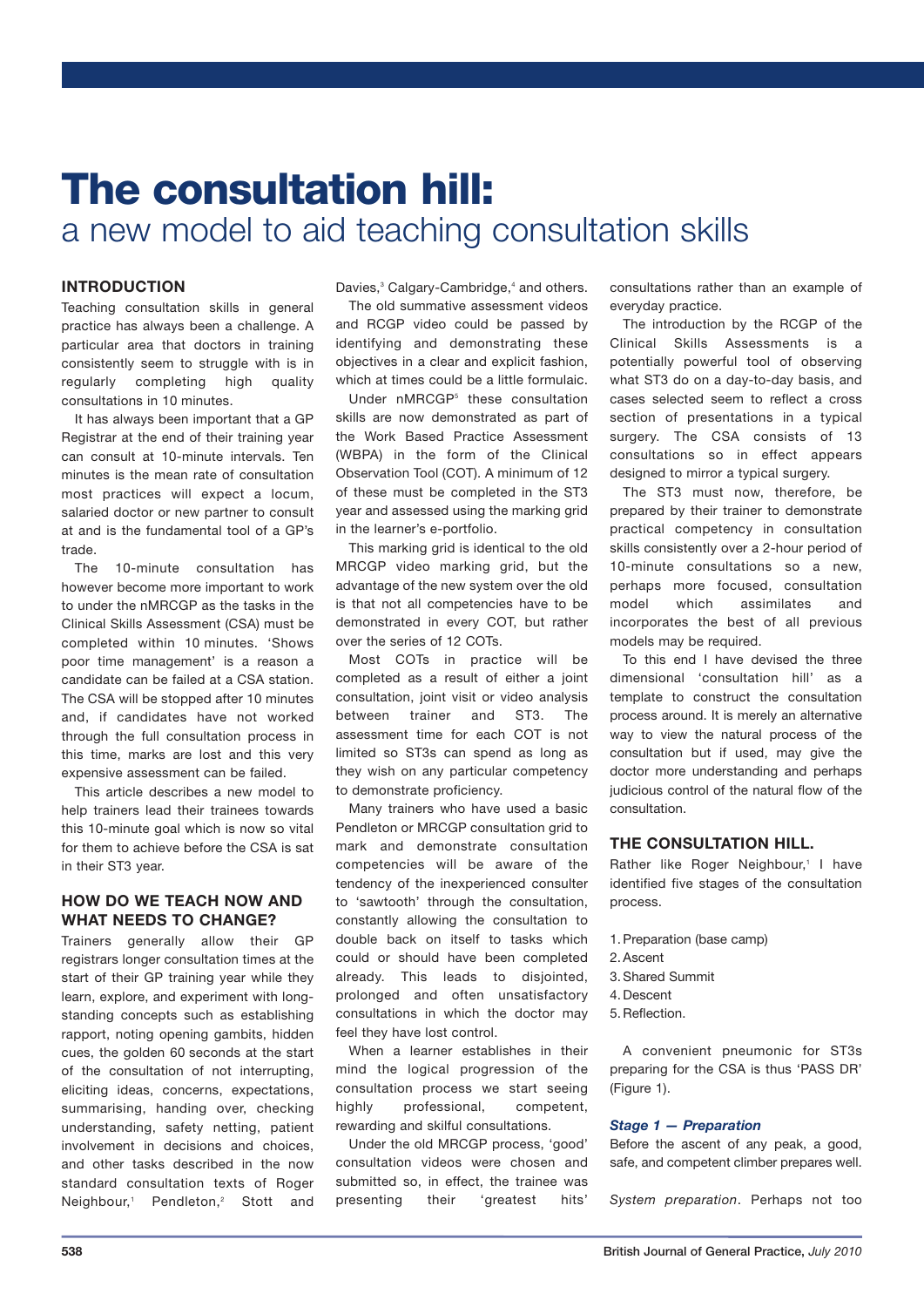

*Figure 1. The consultation hill.*

relevant for the CSA, but encompasses ensuring adequate patient access via phone or booking systems, helpful and professional reception staff, adequate waiting room and toilet facilities, good IT systems in place, all forms and equipment that may be needed are to hand, clean and organised consultation room, access to patient information leaflets or handouts, telephone interruptions policy … the list is long.

*Personal preparation.* This is the stage before the patient enters the room. Roger Neighbour labels this as 'housekeeping'. 1 Be rested, mentally and physically prepared for each consultation. If running late, remember not to rush the patient. If you need to visit the loo, do so now.

Do not allow 'baggage' from a previous consultation, event or encounter to prejudice your attitude. Identify personal stresses and prejudices, have systems in place to deal with these and leave them outside the clinical encounter.

Give each patient a fair hearing and chance to contribute to a satisfactory consultation and outcome.

This is really remembering professionalism.

#### *Stage 2 – The Ascent*

This is the process defined by the RCGP COT analysis of discovering the reason for the patient's attendance and defining the clinical problem. In the Calgary–Cambridge Model it is described as 'information gathering' and incorporates Pendleton's concepts<sup>2</sup> of eliciting the patients Ideas, Concerns, Expectations. Why here? Why now? During this process, the doctor needs to establish rapport, Neighbour's task of 'connecting', <sup>1</sup> and must move towards a shared understanding of the problem.

This part of the process incorporates a full history and relevant examination.

By its nature the ascent will be largely patient led. The doctor's role is mainly of listening, facilitating, encouraging, interpreting, clarifying, and empathising. Although often thought of as passive tasks, a competent doctor is active in these passive processes.

Before reaching the summit, it may be useful to 'summarise' for the patient. If this summary is agreed, you are at the shared summit. If at this stage the reason for attendance remains unclear, or doctor and patient do not share the same understanding of the patient's reasons for

attendance, then perhaps the wrong summit has been reached and the doctor may need to review the ascent and perhaps try a different route.

By the end of this stage the doctor should be establishing a working diagnosis or action plan.

If the doctor fails to identify correctly that a shared summit has been reached, then they may descend the hill and complete the consultation, but the wrong hill may have been climbed or the hill may have only been partially climbed, and the patient's needs neither identified nor addressed.

## *3. A Shared Summit*

Rather like at the top of a hill, the doctor and patient should pause, take in the air, reflect on the ascent and enjoy the view of a shared understanding. This point should be identified and acknowledged.

The patient to some extent can relax as the bulk of their task for the consultation is now done. The doctor, however, cannot relax.

The summit of any peak is a potentially dangerous place where you are often most exposed, so the doctor must be preparing for a safe and timely descent. The descent is led and guided by the doctor in contrast to the ascent, which is patient led, although partly guided by the doctor.

At this point in the consultation the doctor should have reached a working diagnosis or established a management plan. They need to have devised a route whereby to negotiate and hand this over to the patient using information they have acquired on the ascent.

In the context of completing a successful CSA station or 10-minute consultation, the correct shared summit should usually be reached, identified, and agreed within 7–8 minutes and doctors in training need to recognise this point and practice reaching it in the desired time frame.

The brief transition from shared summit